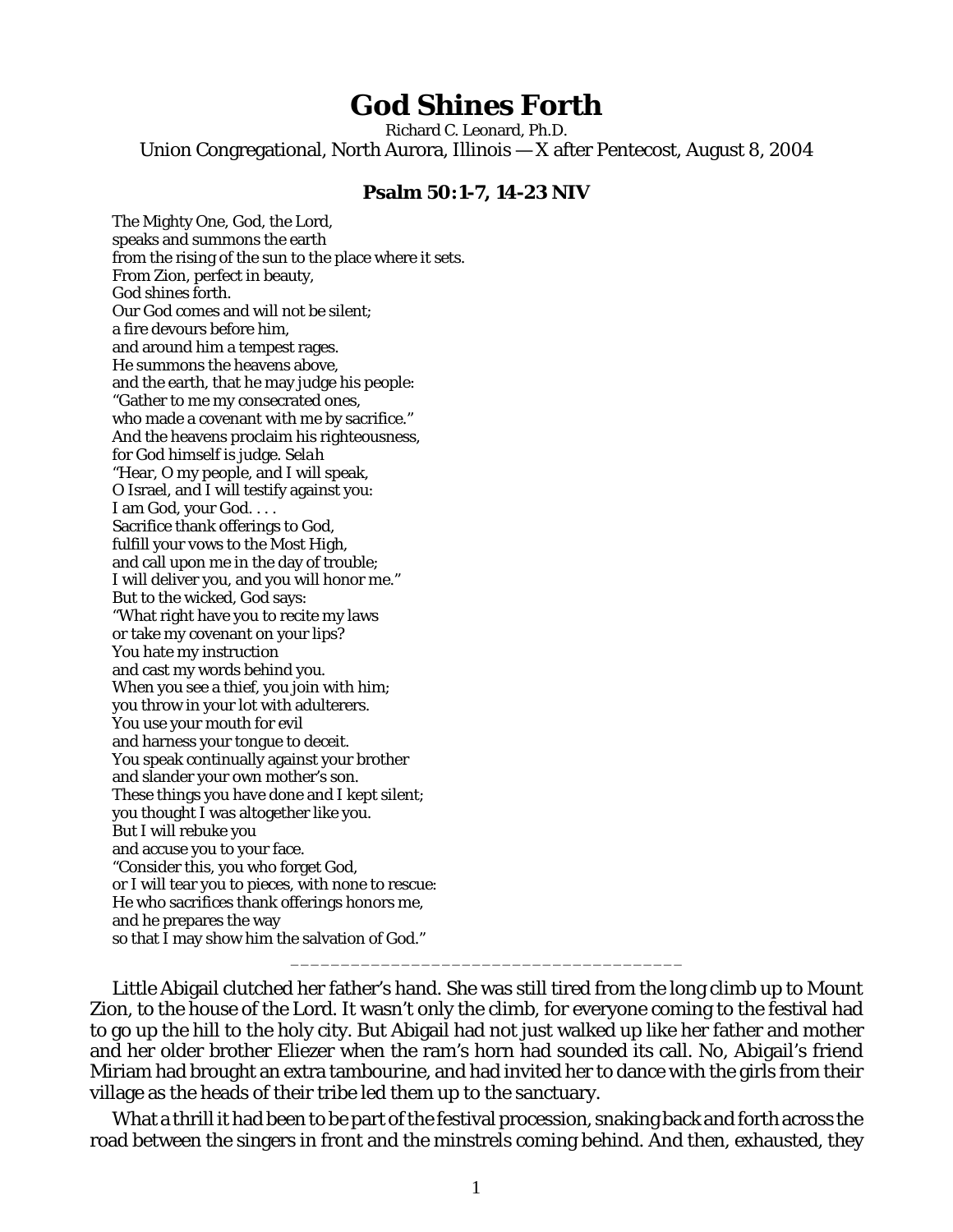had gazed in awe as the white-robed priests had brought the Ark of God solemnly up the hill and returned it to its place in the house of the Lord, that most holy place where only the priests could go. It had been a sight to behold, and one they might not see again very soon, for it happened only once a year at this particular festival, and Abigail's family couldn't afford to come every time.

Abigail was tired, but she eagerly took in all the sights and sounds and smells of the feast. Somehow, amidst all this crowd, her father had squeezed them into the courtyard of the house of the Lord, and they could just glimpse the smoking altar where the priests were sacrificing. One group of priests was filing out of the sanctuary, their white robes spattered with blood, while another group in fresh linen garments took their place. Music filled the air as the singers lifted praise to the Lord: "Give thanks to the Lord, for he is good; for his steadfast love endures forever." Once in a while the singers would stop, and in their place the musicians played freely on their lyres and other stringed instruments, sounding their different kinds of cymbals. Abigail's dad said that was called the *selah*.

And there were other sounds — the pitiful cries of bulls and goats as the priests got ready to slit their throats and offer them to the Lord, the eager cries of vendors on the edge of the crowd hawking their foodstuffs or trinkets, the happy roar all about of a multitude keeping festival! And the smells! There's always a smell to a crowd on a hot day, when people just arrived from a long trip from their village have had no place to bathe for a while. But the smell of burning flesh from the smoking altar is even stronger, strong enough to cover the smell of this weary crowd.

The sights, the sounds, the smells! But suddenly Abigail heard a new sound, a voice speaking from the center of the courtyard. Her dad lifted her up for a better look. A man was standing there, lifting his arms for silence.

"Who is that man, father?" asked Abigail.

"Hush, my daughter!" he cautioned. "It's one of the prophets. He has a word for us from the Lord. Let us listen."

And in a strong voice the word came forth:

"Hear, O my people, and I will speak, O Israel, and I will testify against you: I am the Lord, your God, who brought you out of the land of Egypt, out of the house of bondage."

Solemnly the people answered the prophet, reciting the words of the Ten Commandments that Moses had taught them of old. When they had finished, the prophet went on.

"'Yes, my people,' says the Lord, 'I want you to offer me your worship — your offerings and sacrifices. I want you to call to me in time of need, and I will deliver you and help you. But if you are wicked and forget me, you have no right to recite my laws, to take my covenant on your lips and claim you are still my faithful people. If you disregard my instructions and just live the way you want to, hurting your neighbors with selfish deeds, don't pretend you still serve me! And don't think that I'm like you! If you forget me, you'll bring judgment on yourselves and your life will be torn to pieces. Put me at the center of your life — always be thankful that I am your God, and honor me — and then you will know the salvation I want to give you!'"

The crowd stood silent for a moment as the prophet finished. A few people wept and bowed to the ground. Abigail's father held her tightly.

"O Lord God," he prayed, "thank you for this word from you. Keep us faithful to you — my wife and me and our children and all those we love. Bless my son Eliezer, and my dear little Abigail, and keep them always in your covenant and the truth of your way! And help us to listen for your voice."

But soon the crowd began to murmur as before. The vendors took up their cries, the priests threw more wood on the altar and went back to their slaughtering, and smoke rose afresh above the house of God. The singers again took up their chants, while the animals uttered their final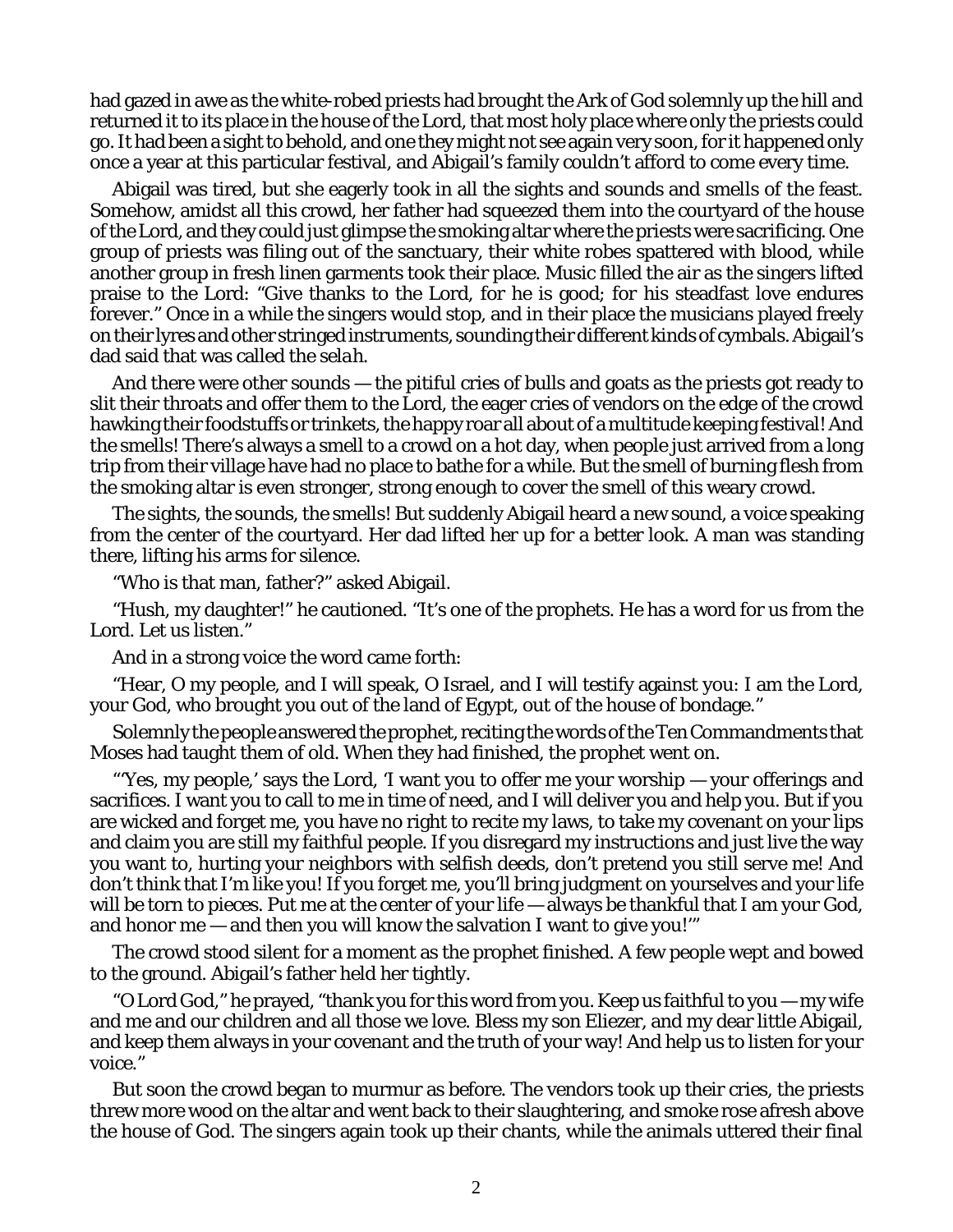protest and slumped under the knife. Abigail looked for the prophet who had spoken, but he had disappeared into the crowd.

 $\overline{\phantom{a}}$ 

The Book of Psalms is a rich tapestry of the worship of the people of God. I have drawn this picture not only from Psalm 50, our reading for the tenth Sunday after Pentecost, but also from Psalms 68, 81, 132 and several others. The Psalms, in one place or another, express every mood of worship from praise to penitence, and they have been used in Christian worship from the very beginning. While I'm with you I will try to use one of the Psalms somewhere in every Sunday worship service.

The Bible is the Word of God, and in most of the Scriptures we hear God speaking to us. In the Psalms, on the other hand, the voice that speaks is usually the voice of the worshiper — the servant of the Lord appealing for his help, the congregation of the Lord singing his praise. But a few of the Psalms are different. Psalm 50 belongs to that group we might call the prophetic Psalms, for in them we hear not the voice of the worshiper but the voice of God speaking to his gathered people. It's a Psalm with an important message, a message about being faithful to our covenant with the Lord. Let's take a closer look.

The Psalm begins with these words:

*The Mighty One, God, the Lord, speaks and summons the earth from the rising of the sun to the place where it sets. From Zion, perfect in beauty, God shines forth. Our God comes and will not be silent; a fire devours before him, and around him a tempest rages* (1-3).

What a tremendous picture of our awesome God — a God who is not to be trifled with, a God who can be approached only in fear and trembling. As the Letter to the Hebrews says, "'The Lord will judge his people.' It is a dreadful thing to fall into the hands of the living God" (10:30-31).

I'm sorry to say that in most Protestant worship we seem to have tamed this fearsome God almost beyond recognition, for there's seldom anything in worship that strikes us with that sense of awe and mystery. We've explained everything about God and reduced him to a set of neat doctrinal statements and propositions. Has it occurred to you that, just because God is God, there might be things about him that we will never understand, and that can only fill us with awe and wonder and dread? That's certainly the attitude of biblical worshipers like John who said, "When I saw him, I fell at his feet as though dead." (Revelation 1:17).

Only one thing lets us approach this awesome God, and that's the cross of Jesus Christ, who took upon himself the penalty our sins require at the hand of the living God. In the crucified Son of God the veil has been torn, and we may behold God face to face without fear. Any other approach to God is either false or destructive, for Jesus said, "I am the way and the truth and the life. No one comes to the Father except through me" (John 14:6). Through Jesus, and Jesus only, we may come to this God of majesty and mystery. So, as Hebrews says, "Let us be thankful, and so worship God acceptably with reverence and awe, for our God is a consuming fire" (12:28-29).

God is in our midst, and he appears to us. The high point in the worship of the Psalms is that place where God comes, where he shines forth to his people. If God doesn't come in our worship, we haven't met with him. If he doesn't *shine* forth, we haven't seen him.

How did the Lord *come* in the worship of Israel? Not through some magical, Wizard-of-Oz-like contrivance, as if people could manage or control his appearance. Not in some scene like in the movie *Raiders of the Lost Ark*. I believe that he *came*, he *shone forth*, in the recitation of the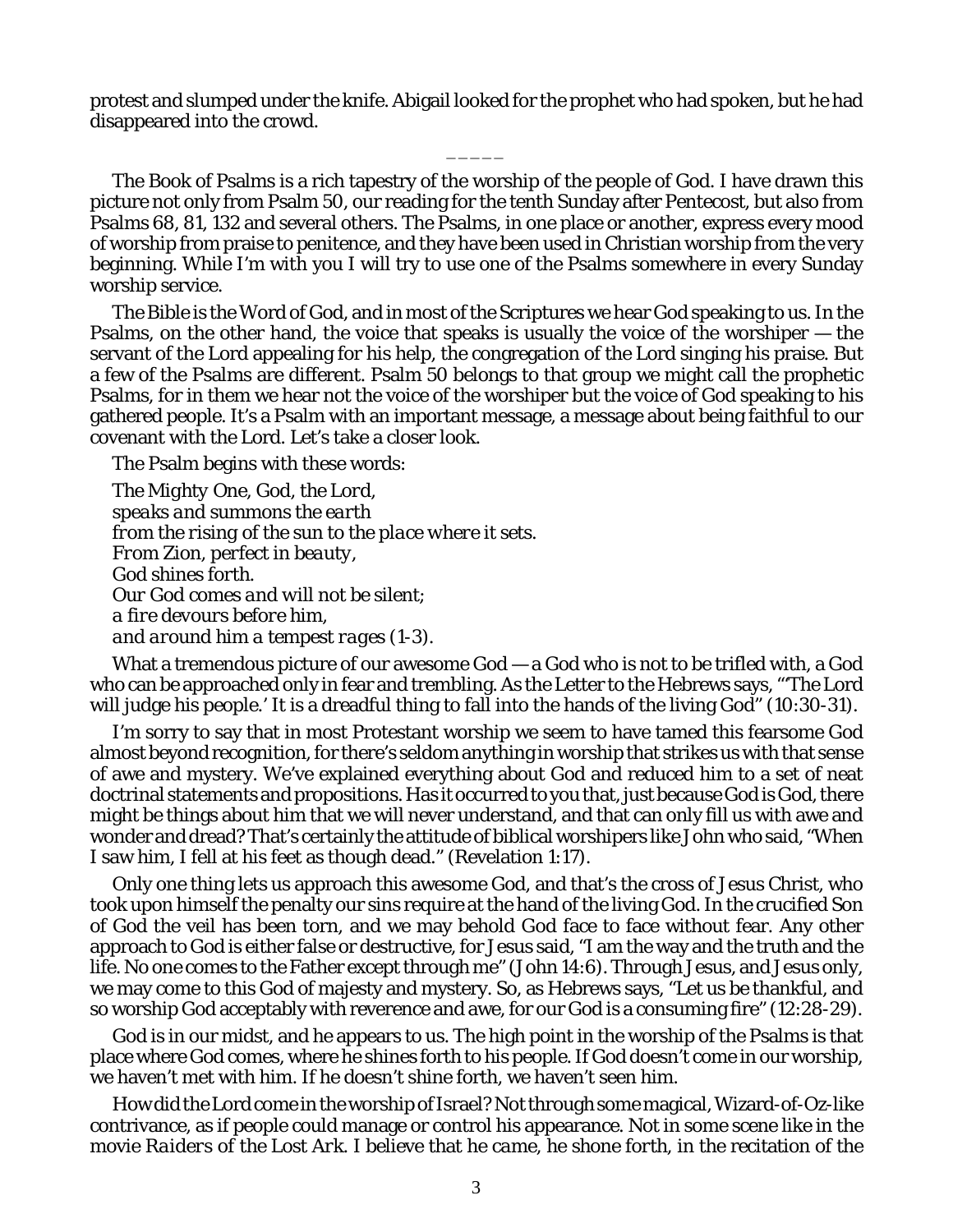Commandments, as the people heard the solemn words, "I am the Lord your God," and took his covenant upon their lips.

How does the Lord *come* in our worship? He comes in the risen Jesus, the Word made flesh. As Paul writes: "God, who said, 'Let light shine out of darkness,' made his light shine in our hearts to give us the light of the knowledge of the glory of God in the face of Christ" (2 Corinthians 4:6). But specifically how does Christ *come*, how does he *shine* in our worship together? First, through his *Word* as the Holy Scriptures are opened to us, for he is the Word. Second, through his *table* as we receive the symbols of his life, the bread and the cup. Third, in his *Holy Spirit* that moves each of us, releasing the life of the risen Jesus for praise and witness and service. We don't have to be overly concerned about when Christ will come, for *he is here already* in the gathering of his body, and no one who seeks him here will be "left behind!"

God speaks further in Psalm 50:

*Sacrifice thank offerings to God, fulfill your vows to the Most High, and call upon me in the day of trouble; I will deliver you, and you will honor me* (15-16).

A thank offering in Israel was a particular type of sacrifice, but in the Psalms there's always this undercurrent that says, "The real sacrifice isn't the animal that is laid on the altar, it's the outpouring of praise from thankful hearts." In the Psalm we read last week, Psalm 116, we said, "I will lift up the cup of salvation and call on the name of the Lord. I will fulfill my vows to the Lord in the presence of all his people. I will sacrifice a thank offering to you and call on the name of the Lord." (13, 14, 17).

Thanksgiving, in the Bible, is more than gratitude, more than just saying, "Thank you." The Hebrew word for giving thanks is derived from the word for *hand*. It refers to the act of lifting the hand, which then, as now, was a symbol of taking an oath. To give thanks is to *take the oath of allegiance* to God. It is our response to his offer of a covenant with us, when he says, "I will be your God and you will be my people."

The only claim we have upon God's help in our lives is our relationship with him as part of his family, his household, his covenant. He's a merciful God, but he's not bound to help anyone who hasn't bonded with him. To give thanks to him, and to pledge our love and loyalty, is the first step in receiving his help and healing. When we honor him this way, he will deliver us when we call upon him in the day of trouble.

Psalm 50 ends with a warning and a promise. The warning is this:

*But to the wicked, God says: "What right have you to recite my laws or take my covenant on your lips?"* (16)

The prophet goes on to indict the people for their disobedience. If you read closely you'll notice that the things he mentions parallel some actions forbidden by the Ten Commandments: tolerating thievery, adultery, false witness against fellow worshipers of the Lord. It is not just that we excuse our own sin, but we excuse sin in people who ought to know better. The prophet warns, "Consider this, you who forget God, or I will tear you to pieces, with none to rescue" (22). A life that ignores God is a life that is broken and torn and shattered.

There's only one way to deal with sin: "But if anybody does sin, we have one who speaks to the Father in our defense — Jesus Christ, the Righteous One. He is the atoning sacrifice for our sins, and not only for ours but also for the sins of the whole world" (1 John 2:1-2). We have the word of Christ that he won't cast out anyone who comes to him repenting of sin and seeking his cleansing and forgiveness. But first we have to *come* in penitence so that he may *come* in mercy.